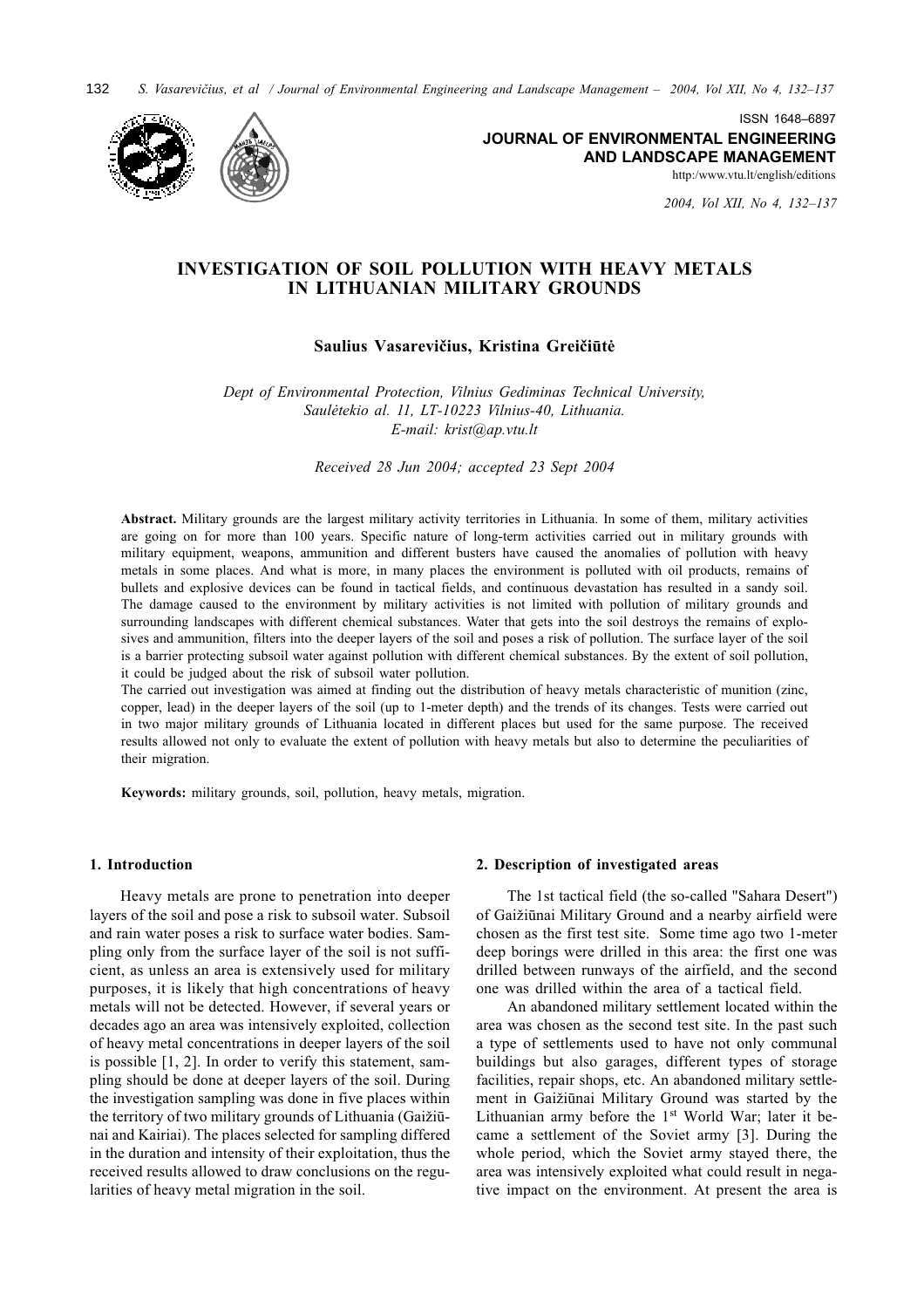not exploited any more, it contains only the remains of the former settlement. For the above mentioned reasons it is likely that pollution with heavy metals will not be extensive in the surface layer of the soil; however, collection of pollutants is possible in deeper layers [4].

An abandoned missile air base settlement located within Kairiai Military Ground was selected as the third test site. In the Soviet period military activities were held there. There were barracks, missile bunkers, car repair shops, headquarters and other buildings in the area [3]. The above-mentioned military activities could cause soil pollution with heavy metals, thus the existing state of soil should be examined. Within the area of the abandoned missile air base settlement, a 1-meter deep bore was drilled close to the abandoned missile bunker.

A pine forest growing within the area of Kairiai Military Ground was selected as the fourth test site. Visually it is an area not affected by military activities; however, in reality in the Soviet period buildings intended for similar activities were present there. The period when this site was unexploited is longer than that of the abandoned missile air base settlement in Kairiai Military Ground, thus its is likely that higher concentrations of heavy metals, if any, will be found in deeper layers of the soil [5, 6]. The concentration of heavy metals in soil strongly depends on the features of ground. It is very important to point out the type and conditions of each soil type (Table).

Sampling was performed at a different depth in the same place. A 1-meter deep bore was drilled for that (Fig 1). The surface layer of the soil is considered to be a datum-point (a depth of  $0-5$  cm). Then, with the help of stainless-metal trowel, soil samples were taken every 20 cm (by taking several samples from all the walls of the bore and mixing them). Samples were put into small sacks; each sample was given a specific number.

Samples put into special fabric sacks (approximately 500 g) were taken to the Laboratory of Environmental



Fig 1. Scheme of sampling performed for the analysis of heavy metal pollution in deeper layers of the soil

Protection Department in Vilnius Gediminas Technical University where they were analysed by atomic absorption spectroscopy.

Soil samples were desiccated in a dry non-dusty place then pulverized and sieved (sieve with the mesh of  $0,81$  mm<sup>2</sup>) to remove little stones and organic admixtures.

30–40g of each sample was desiccated at a temperature of 105 °C for 2 hours and then sieved for the second time (sieve with the inner diameter of 1 mm). Then the desiccation procedure was repeated (samples were kept at a temperature of 105 °C for 30 min). When the samples were cooled, 20 grams of each one were taken and placed into a bulb of 500 ml. The samples were poured with an admixture of HNO<sub>3</sub> and HCl, both concentrated (proportion 1:3), and boiled for 15 minutes. Hot solutions were filtered into a 100ml bulb. Solution of each sample was analysed with an atomic absorption spectrometer 210 VGP.

Layer description in the bores drilled in Gaižiūnai and Kairiai military grounds

| No and bore location                                                      | Layer No | <b>Ground features</b>       |                            | Laver         |
|---------------------------------------------------------------------------|----------|------------------------------|----------------------------|---------------|
|                                                                           |          | Soil type, colour, etc       | Physical condition of soil | thickness (m) |
| 1. Airborne airfield of Gaižiūnai<br>Military Ground                      | 1.       | Vegetative soil              |                            | 0,2           |
|                                                                           | 2.       | Fine sand, yellowy           | Light density              | 0,5           |
|                                                                           | 3.       | Fine sand, yellowy           | Medium density             | 0,3           |
| 2. The 1st tactical field of Gaižiūnai<br>Military Ground                 | 1.       | Fine sand, yellowy           | Light density              | 0,5           |
|                                                                           | 2.       | Sand medium sized, grey      | Dense                      | 0,5           |
| 3. Military settlement of Gaižiūnai<br>Military Ground                    | 1.       | Vegetative soil              |                            | 0,4           |
|                                                                           | 2.       | Sandy loam, rosy-brown       | Plastic                    | 0,4           |
|                                                                           | 3.       | Sandy loam, rosy brown       | Solid                      | 0,2           |
| 4. Abandoned missile air base<br>settlement of Kairiai Military<br>Ground | 1.       | Vegetative soil              |                            | 0,2           |
|                                                                           | 2.       | Clay loam, rosy-brown        | Solid plastic              | 0,4           |
|                                                                           | 3.       | Clay loam, brown             | Solid                      | 0,4           |
| 5. Pine forest of Kairiai Military<br>Ground                              | 1.       | Vegetative soil              |                            | 0,2           |
|                                                                           | 2.       | Dusty sand, dark-grey, peaty | Light density              | 0,5           |
|                                                                           | 3.       | Fine sand, yellow            | Medium density             | 0,3           |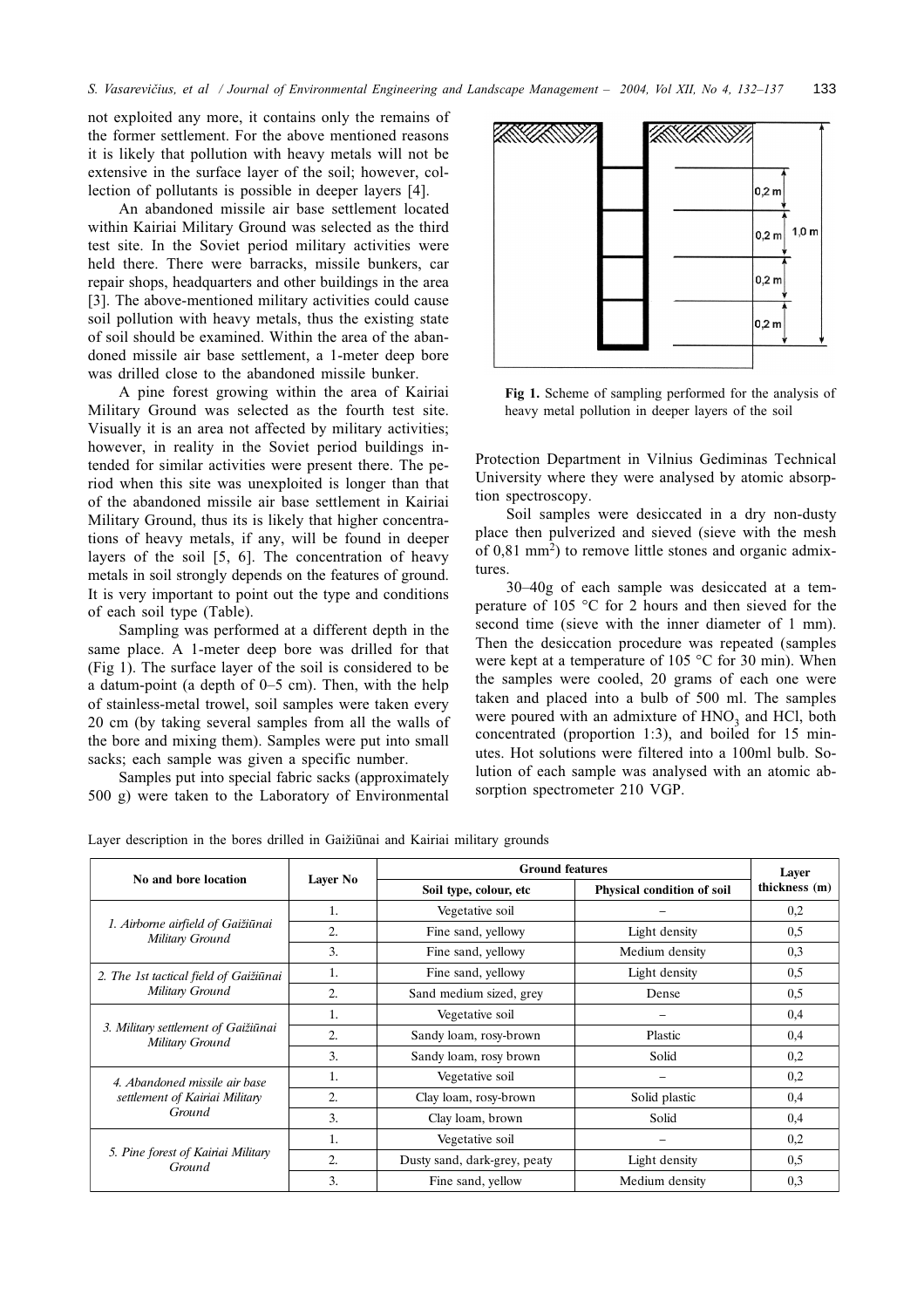### 3. Investigation results

The results received on the first site (airfield of Gaižiūnai Military Ground) have revealed the tendency of heavy metal migration.

As seen in Fig 2, the concentrations of all the analysed metals (Zn, Cu, Pb) were higher in deeper layers than on the surface. No sample had concentrations of zinc and copper exceeding the background concentrations (background concentration of zinc for sandy and sandy loam grounds is 26 mg/kg, and that of copper is 8,1 mg/kg) [7, 8]. Still it is obvious that the concentrations of these metals are higher in deeper layers of the soil (difference between zinc and copper concentrations measured at the surface and at a 1-meter depth, respectively, were 38 and 58  $\%$ ). The situation is a bit different in the case of the results of measuring lead pollution. Its concentration also tends to grow up going deeper (the difference between a maximum concentration at a 1-meter depth and a minimum concentration at the surface is 53  $\%$ ); however, a maximum measured concentration at a 1-meter depth is slightly higher  $(20\%)$  than the background concentration  $[7, 8]$ . Considering the error of heavy metal measuring, which is 20 %, it could be stated that meantime the airfield of Gaižiūnai Military Ground is not polluted with the above mentioned heavy metals. As mentioned in the description of the methods, a bore was drilled between the runways of the airfield, and the airfield has not been used for a while. An explanation for higher concentrations of heavy metals in deeper layers of the soil could be the fact that due to previous extensive exploitation of the airfield, materials that could cause heavy metal pollution were emitted into the environment. In the course of time, these substances migrated into deeper layers of the soil and concentrated there [9]. After the exploitation of the airfield was stopped, no more pollutants were emitted, thus the concentrations of heavy metals found in the surface layer of the soil were very low.

The results received on the second test site (the 1<sup>st</sup> tactical field) tended to be slightly different. The same as on the first site, the concentrations of zinc or copper did not exceed the background values (respectively, 26 and 8,1 mg/kg), they were even much lower [7, 8]. As seen in Fig 3, the highest concentrations of zinc were detected at a depth of 0,4 m, while the lowest ones – at a depth of 1 m.

On the contrary, the highest concentrations of copper were found on the surface of the soil and at a depth of 1 meter. Such an uneven distribution of pollutant prevents us from drawing specific conclusions on the trends of pollution. It should be mentioned that exclusively sandy soil prevails in the 1<sup>st</sup> tactical field, thus pollutant assimilation, stimulated by plants, and the soil self-purification process take a longer time. This fact could explain higher concentrations of zinc and copper at a depth of  $0$  to  $0,4$  m. But it is also known that a sandy soil is less sensitive to pollution with heavy metals, as the migration processes are much faster than in clayey soils [5]. This statement was proved by the analysis of concentrations of another metal, i e lead. In this case the situation is similar to that on the 1<sup>st</sup> test site. The figure clearly shows that the highest concentration of lead was found at a depth of  $0,5-1$  m (a maximum one exceeds the background concentration by 32 %), while the concentration on the surface is minimal. Even considering the error in determining heavy metals, which is equal to 20 %, it could be stated that lead concentrations in deeper layers of the soil reach the risk limit. Such an uneven distribution of heavy metals in the depth bore in the 1<sup>st</sup> tactical field could also be explained by the fact that the composition of explosive devices and ammunition used in this area has changed, and now the content of lead is lower, and that of copper and zinc is higher. The fact that at present the exploitation of the area is less extensive than that 20 or 30 years ago and that the nature of military activities in this area has changed is also worth mentioning. If in the past the training of firing as well as other types of training were intense there, nowadays explosion training is carried out in the area. Zinc and copper are the main components of munition, while lead is characteristic of cartridge-cases. It could be that these facts predetermined uneven distribution of concentrations.

The results of the analysis carried out in the depth bore at the military settlement of Gaižiūnai Military Ground have revealed an entirely opposite situation, if compared with that in the depth bore drilled near the air field. If in the previous case the highest concentrations of heavy metals were found in deeper layers of the soil, in the latter situation it was an opposite case: the highest concentrations of zinc, copper and lead were found in the surface laver of the soil. Concentrations of neither zinc, nor copper exceeded the background value, they were even much lower (Fig 4). Maximum lead concentration found on the surface of the soil was 18 mg/kg, while the background concentration of lead characteristic of sandy and sandy loam soils is 15 mg/kg [7, 8]. Thus, such results allow to state that there is no risk of heavy metal pollution in the territory of the abandoned military settlement of Gaižiūnai Military Ground. It could be stated that heavy metal pollutants concentrate in the surface layer of the soil; however, no military activities have been carried out in this area for more than a decade, thus, it is hardly believable that concentrations of heavy metals would increase.

It is obvious that in Kairiai Military Ground soil pollution with heavy metals has reached an inadmissible level. As seen in Figs 5 and 6, the highest concentrations were found in the surface layer of the depth bore in the abandoned missile air base settlement of Kairiai Military Ground, the concentrations get lower in deeper layers. The concentrations of zinc and copper at a depth of 1 m are much lower than the background ones, and zinc concentrations at such a depth exceed the background concentration by 67 % even at such a depth. In the surface layer of the soil, in the same place where samples of deeper layers had been taken, the concentration of lead was 390 mg/kg (while the background concentration of lead is 15 mg/kg).

Such high concentrations were not found in any of the samples taken in the depth bores of Gaižiūnai Military Ground

Comparison of the results received in both abandoned military settlements (in Gaižiūnai and Kairiai) reveals a similar trend of pollutant distribution: the highest concen-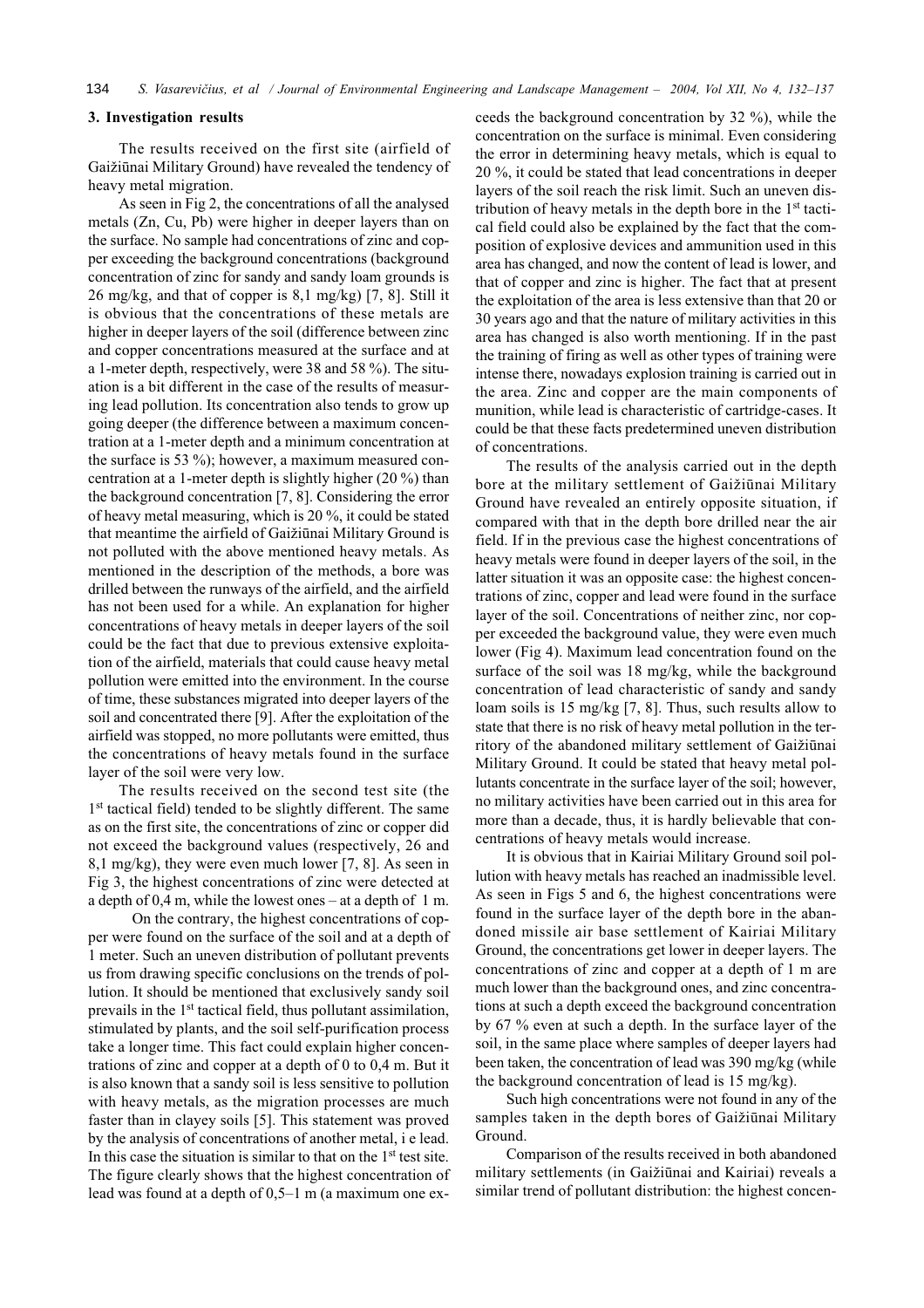

Fig 2. Concentrations of heavy metals in the depth bore of the airfield of Gaižiūnai Military Ground (the depth  $0-1$  m)



Fig 3. Concentrations of heavy metals in the depth bore of the 1st tactical field ("Sahara Desert") of Gaižiūnai Military Ground (the depth  $0-1$  m)



Fig 4. Concentrations of heavy metals in the depth bore in the territory of an abandoned military settlement in Gaižiūnai Military Ground (the depth 0-1 m)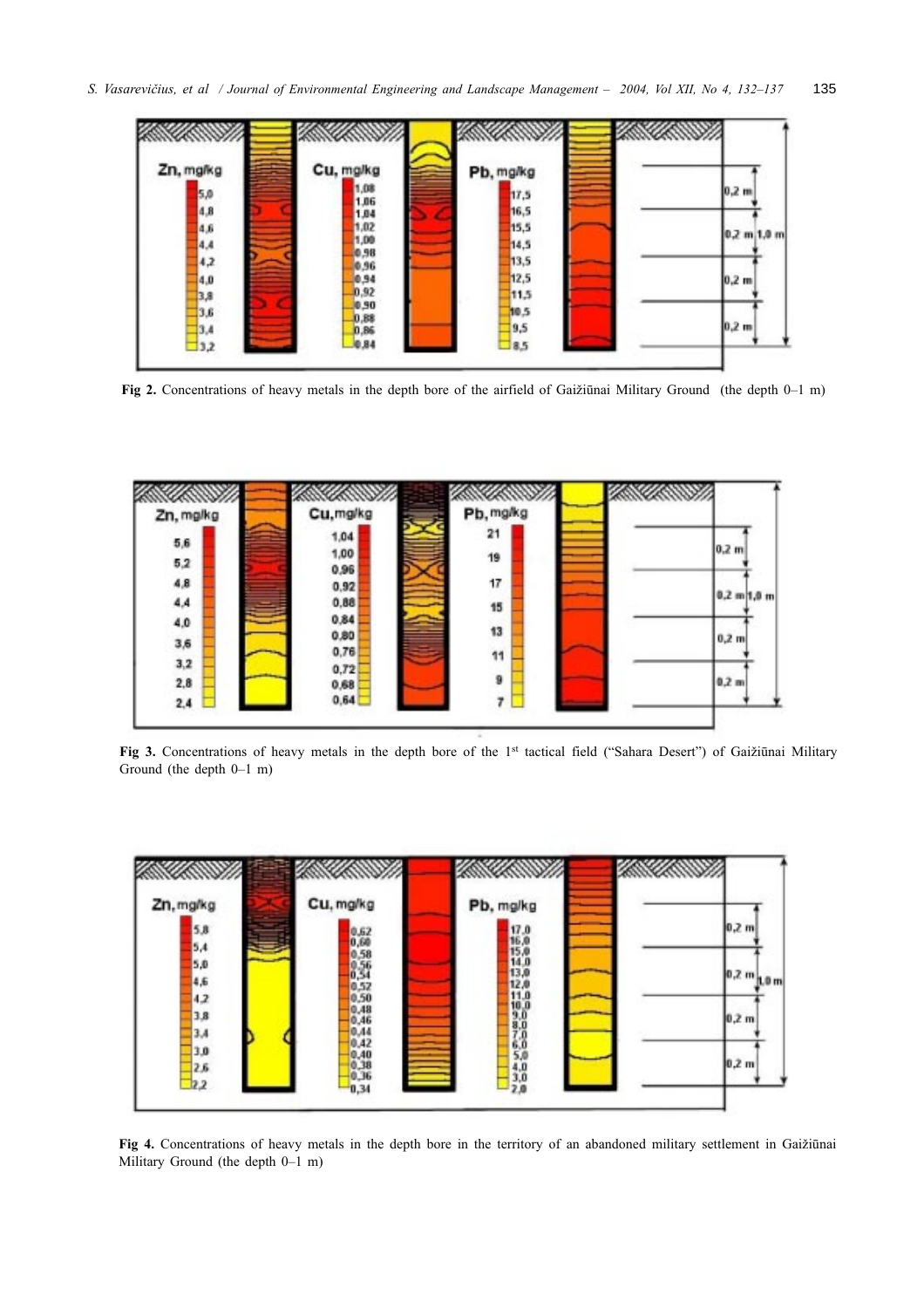

Fig 5. Concentrations of heavy metals in the depth bore in the territory of an abandoned military settlement in Kairiai Military Ground (the depth  $0-1$  m)



Fig 6. Concentrations of heavy metals in the depth bore in the territory of a pine forest in Kairiai Military Ground (the depth  $0-1$  m)

trations of pollutants are found in the surface layer of the soil, and the concentrations become lower in deeper layers.

Analysis of samples taken in the pine forest of Kairiai Military Ground revealed a very uneven distribution of pollutants. The highest concentrations were found at a depth of  $0,8-1,0$  m; however, they were much lower than the background ones (background concentration of zinc is 26 mg/kg) [8]. Such a distribution of zinc concentrations was also found in the depth bore in the airfield of Gaižiūnai Military Ground. On the contrary, concentrations of copper and lead were higher in the surface layer of the soil but they did not exceed the background values (background concentrations of copper and lead for sandy and sandy loam soils respectively are 8,1 and 15 mg/kg). The same trend is seen in the depth bores drilled in the abandoned military settlements of Gaižiūnai and Kairiai military grounds. No military activities have been carried out in the analysed territories, the territory is planted with pines, thus, it could be stated that pollution with heavy metals will not increase, and in the course of time it will become lower due to the self-purification process of the soil.

#### 4. Conclusions

The investigation has revealed that in the areas that at present are not extensively exploited for military purposes the concentrations of pollutants are found in deeper layers of the soil (1 m deep). This could be explained by pollutant migration in the course of time.

The results received in the tactical field of Gaižiūnai Military Ground have revealed that concentrations of individual metals are different at a different depth. Distribution of copper and zinc concentrations is uneven, and extra investigation is necessary to find out the trends of pollutant migration. Lead concentrations are the biggest at a depth of 1 m and less – at a depth of 0,1 m showing that lead pollution has stoped; besides, that could be explained by changed composition of ammunition and the purpose of the area  $[10]$ .

The results received at both military settlements of the examined military grounds have revealed that the highest concentrations of heavy metals are found in the surface layer of the soil. In the abandoned military settlement of Kairiai Military Ground the highest concentrations of lead